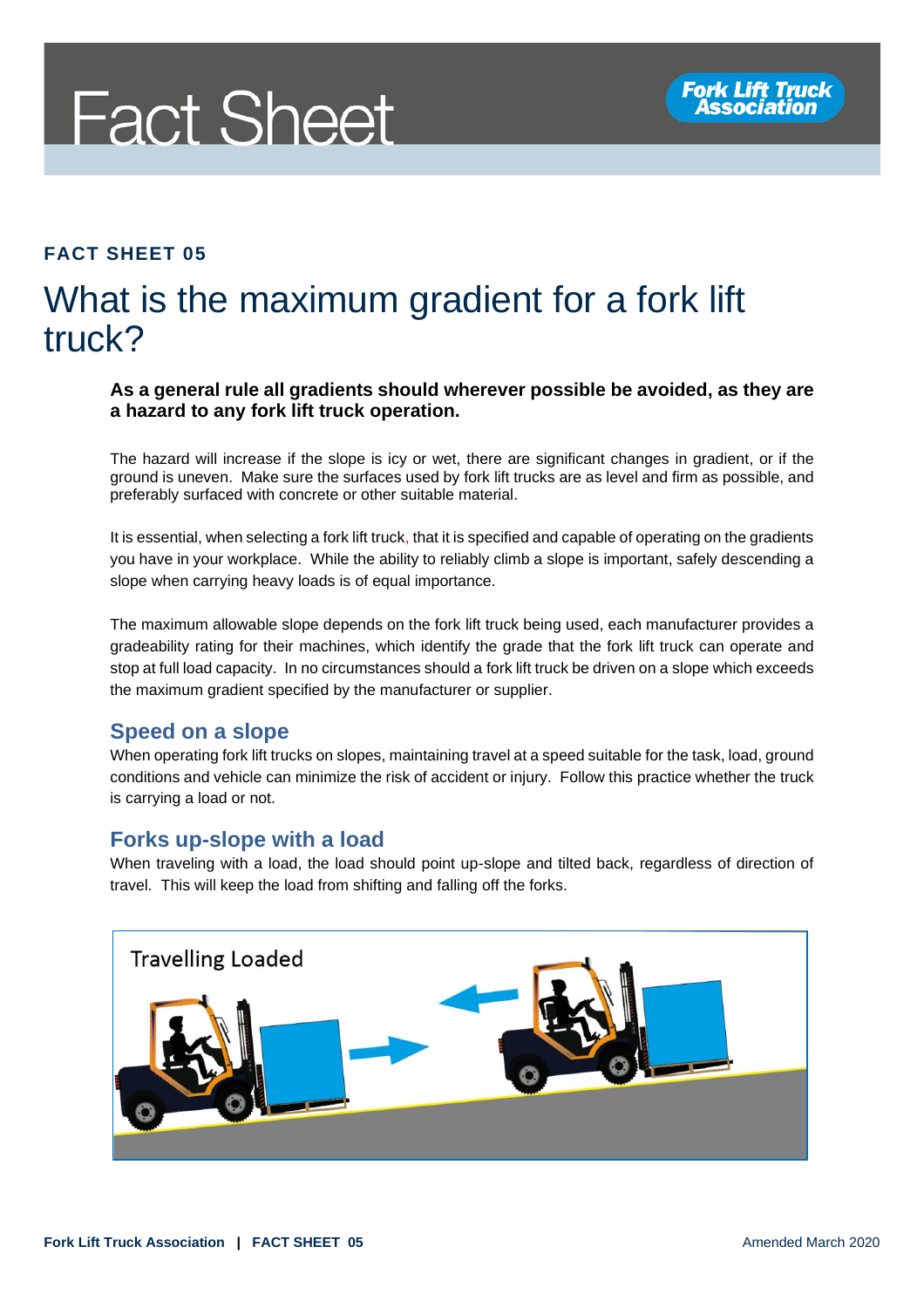# **Fact Sheet**

# **Forks down-slope without a load**

When traveling without a load, the forks should point down-slope, regardless of direction of travel. This will improve stability, traction and adhesion, and applies regardless of the direction of travel.



## **Load height whilst on a slope**

Adjust the tilt (where fitted) to suit the gradient and raise the forks to clear the ground. Raise levels should be limited to the minimum height necessary for ground clearance.

#### **Never turn suddenly on a slope**

Accidents can happen if you make sudden on-the-go directional changes or attempt to turn a fork lift truck on a slope. Turn prior to the slope to place forks in proper direction.

Sudden directional changes can create an imbalance in the forklift, which can result in load shift or truck to overturn. To prevent this, operators should be familiar with their surroundings, avoid sudden directional changes and turning on a slope, and have a planned route to their destination - and remember rule #1, travel slowly.

## **Never traverse across a slope**

Driving on slopes can only be done safely in two directions, straight up and straight down, never traverse across the slope or on a diagonal. To do so affects the lateral stability of the fork lift truck, as the weight falls to one side which may cause the load to shift or the truck to overturn.

# **Don't park on a slope**

Do not park a fork lift truck on a slope unless it is an emergency. If it is an emergency, be sure to take the following precautions before leaving it.

- Parked correctly with the fork tips on the ground.
- In neutral.
- Switched off.
- Parking brake applied.
- Chocks under the wheels.

If there is no emergency or when the emergency is over, always move the fork lift truck to level ground.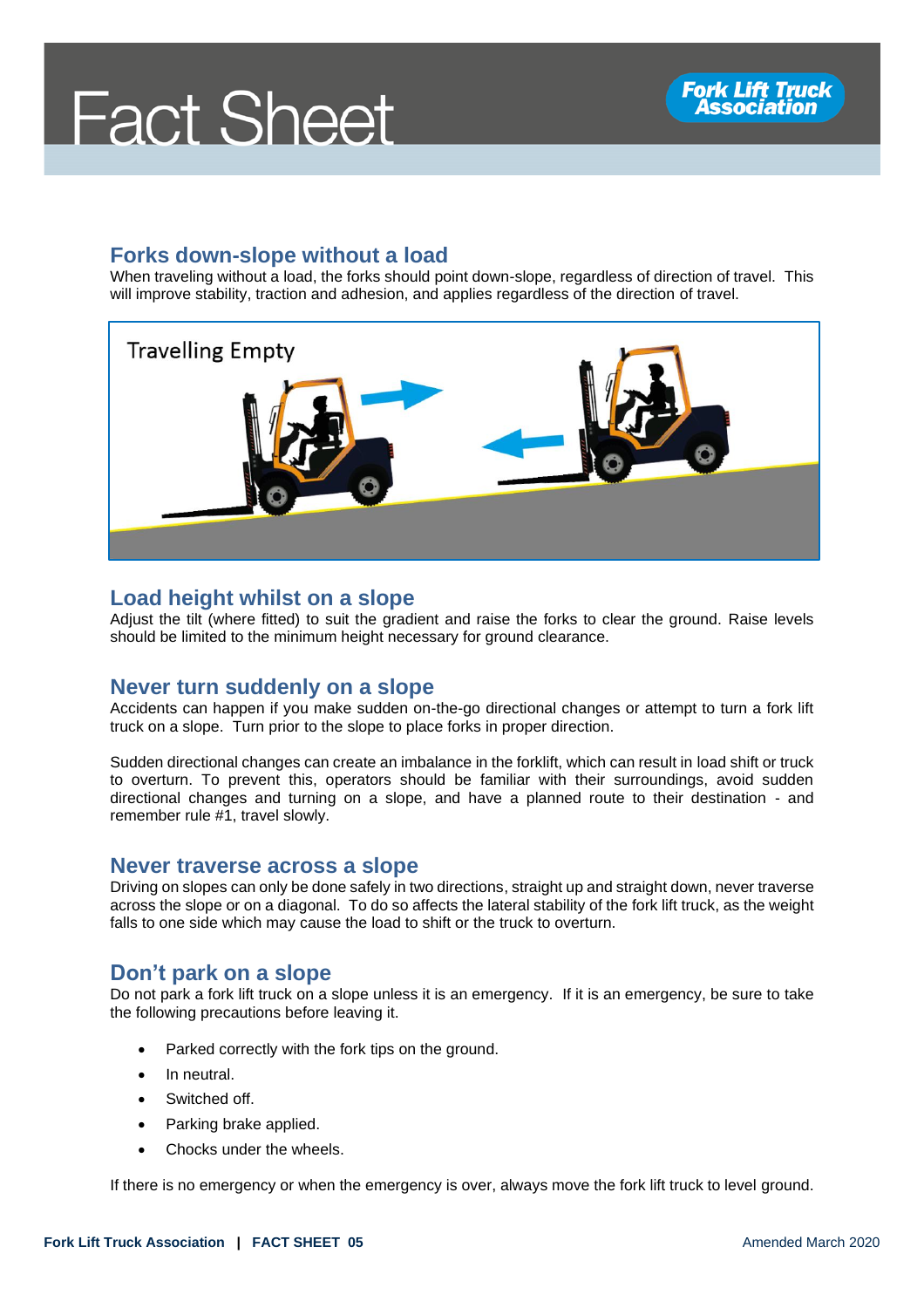# **Fact Sheet**

# **Order pickers and slopes**

Manufacturers prohibit the operation of order pickers on ramps, some may even prohibit travel. To avoid the risk of injury, always read and follow the manufacturer's instructions. If the instructions do not cover the operation and travel of the order picker on a ramp, contact your local dealer for more information.

#### **The law**

Legislation in the form of Regulation 4 of [The Provision and Use of Work Equipment Regulations 1998](http://www.legislation.gov.uk/uksi/1998/2306/regulation/4/made) (PUWER) place certain requirements on employers and states:

#### **Suitability of work equipment**

4.—(1) Every employer shall ensure that work equipment is so constructed or adapted as to be suitable for the purpose for which it is used or provided.

(2) In selecting work equipment, every employer shall have regard to the working conditions and to the risks to the health and safety of persons which exist in the premises or undertaking in which that work equipment is to be used and any additional risk posed by the use of that work equipment.

(3) Every employer shall ensure that work equipment is used only for operations for which, and under conditions for which, it is suitable.

(4) In this regulation "suitable" means suitable in any respect which it is reasonably foreseeable will affect the health or safety of any person.

Legislation in the form of Part I General duties Section 2 of the [Health and Safety at Work etc. Act 1974](http://www.legislation.gov.uk/ukpga/1974/37/section/2) states:

#### 2 **General duties of employers to their employees.**

- (1) It shall be the duty of every employer to ensure, so far as is reasonably practicable, the health, safety and welfare at work of all his employees.
- (2) Without prejudice to the generality of an employer's duty under the preceding subsection, the matters to which that duty extends include in particular—
	- (a) The provision and maintenance of plant and systems of work that are, so far as is reasonably practicable, safe and without risks to health.
	- (b) Arrangements for ensuring, so far as is reasonably practicable, safety and absence of risks to health in connection with the use, handling, storage and transport of articles and substances.
	- (c) The provision of such information, instruction, training and supervision as is necessary to ensure, so far as is reasonably practicable, the health and safety at work of his employees.
	- (d) So far as is reasonably practicable as regards any place of work under the employer's control, the maintenance of it in a condition that is safe and without risks to health and the provision and maintenance of means of access to and egress from it that are safe and without such risks.